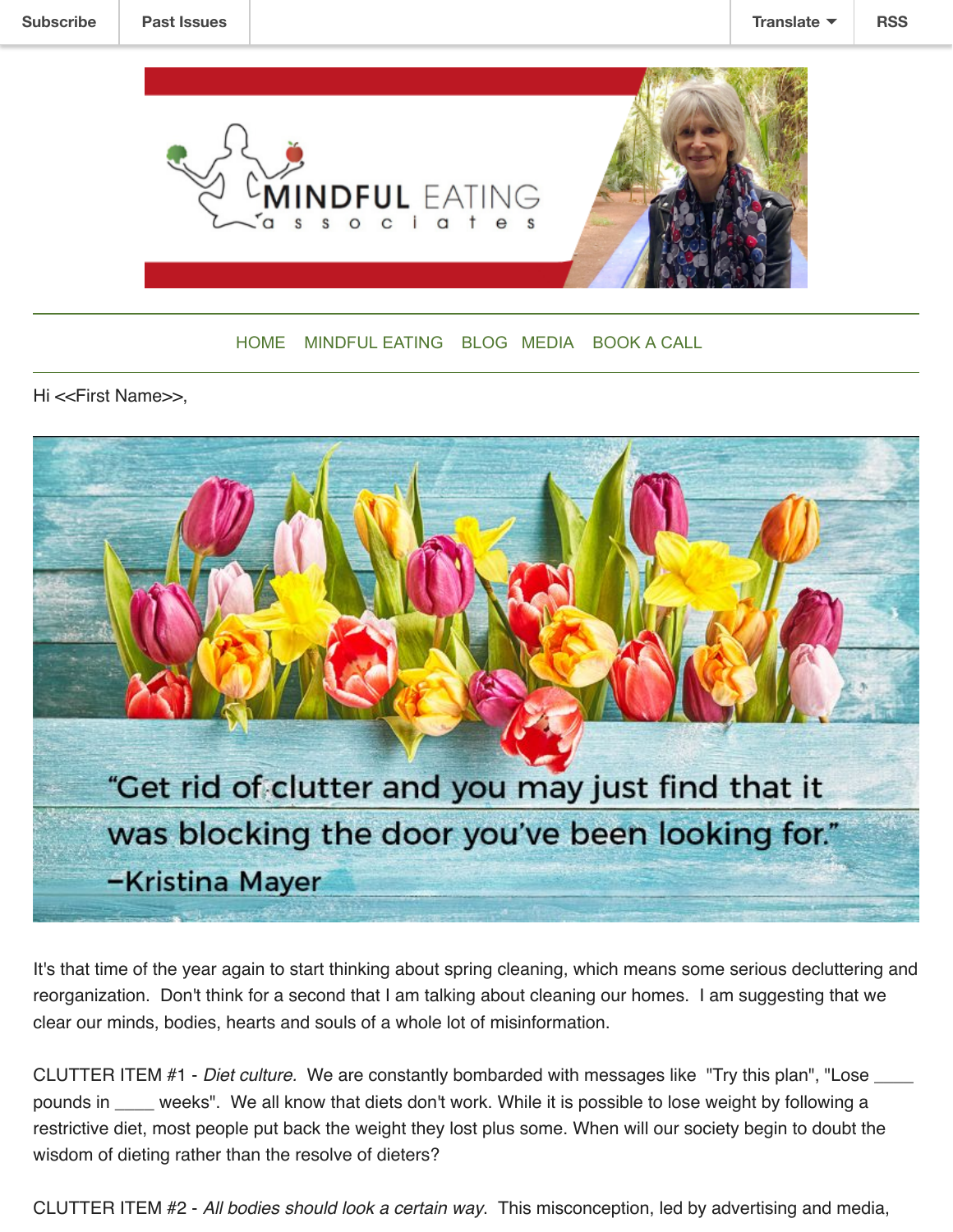below their natural body weight which is both uncomfortable and unsustainable.

CLUTTER ITEM #3 - *"Exercise will help you lose weight."* Movement and exercise do boost our energy level and enhance our well being. The fact is, however, that exercise is not a weight loss tool; we can't use exercise to punish ourselves for overeating or exercise in order to reward ourselves with food.

CLUTTER ITEM #4 - *"Eat less, and exercise more."*  We have the innate body wisdom that tells us what, when and how much we want to eat. We just need to tune in and listen to it.

What may be blocking the door to our optimal well-being is the clutter of the messages from our culture and our own self-limiting thoughts. Let's welcome spring and open the door to the light and clarity ahead.

## **Clutter vs. Clarity**

Are your thoughts on your side? Does your relationship with food and your body size conjure up negative thoughts and feelings? Thinking ineffective thoughts is a habit, and habits can be changed through awareness and practice.

| Thoughts that create CLUTTER: | Thoughts that enourage CLARITY: |  |  |
|-------------------------------|---------------------------------|--|--|
| Limiting                      | Encouraging                     |  |  |
| Scarcity                      | Abundance                       |  |  |
| Self-defeating                | Affirming                       |  |  |
| Powerless                     | Powerful                        |  |  |
| Outdated                      | Forward                         |  |  |
| Judgemental                   | Unconditional                   |  |  |
| Shaming                       | Accepting                       |  |  |
| Ineffective                   | Effective                       |  |  |
| Perfectionistic               | Realistic                       |  |  |
| Critical                      | Gentle                          |  |  |

## **Mindful Eating for Bariatric Surgery**

I'm excited to share the news that I have expanded my Mindful Eating Program to bariatric surgery patients. Bariatric surgical procedures cause weight loss by restricting the amount of food the stomach can hold. Before and after surgery, mindful eating skills can help patients deal with behavioral issues that will improve the